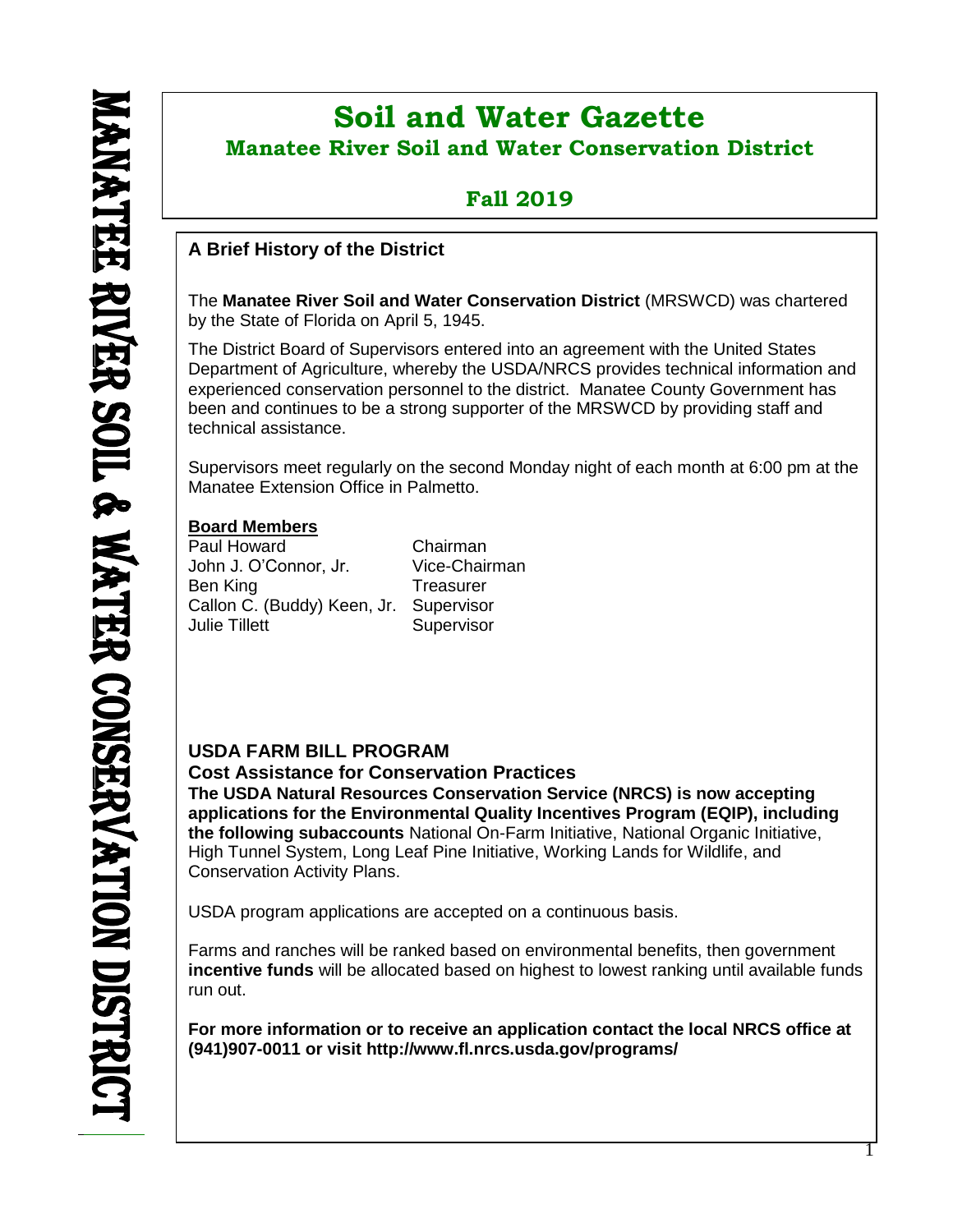| In this Issue            |  |
|--------------------------|--|
| History of the District1 |  |
| EQIP Update1             |  |
| MRSWCD News2             |  |
| MRSWCD Events3           |  |
| NRCS Corner3             |  |
| Farm City Week Calendar4 |  |
| Prospect Beef Show4      |  |

# **OFFICE STAFF:**

Angela Bright Administrative Specialist II Israel Vega District Conservationist Jeremy Ansel Soil Conservation Technician Christine Russo Soil Conservation Planner Gail Somodi Soil Conservation Supervisor

An Equal Opportunity Provider, Employer and Lender.

**MRSWCD News:** For more information on these programs call 907-0011. *If you would like to make a donation to the MRSWCD to help defray the costs of MRSWCD sponsored student programs, please call 907-0011 Ext 3142. Any donations would be greatly appreciated.*

#### **Speech Competition**

Each middle school and high school participant prepared a 5-7 minute speech on the topic selected by the Association of Florida Conservation Districts, "Life in the Soil: Dig Deeper." Palmetto High School student Megan Hosker, placed 1<sup>st</sup>, winning \$150. Placing 2<sup>nd</sup>, also from Palmetto High School was Leah Achenbach (\$100). Hosker placed  $2^{nd}$  in an area competition in Hillsborough County held in July.

#### **Staff hosted 2 participants with the help of 3 volunteers.**

#### **Manasota Regional Envirothon**

Manatee High School's *Green is the New Black t*eam was the Manatee County winner of the Manasota Regional Envirothon. The team represented Manatee County at the state contest held at UF/IFAS North Florida Research and Education Center in Live Oak and placed 8<sup>th</sup> overall, earning special recognition in the wildlife category. The Florida Envirothon competition is a field event for high school students requiring problem solving, teamwork and the application of knowledge in five areas: aquatics, forestry, soils, wildlife, and current environmental issues.



#### **Staff assisted 132 students with the help of 40 volunteers.**



#### **Manatee County Land Judging Competition**

The 58<sup>th</sup> annual event allowed students from local 4-H and FFA chapters to compete and show their knowledge of soil science, home site evaluation and conservation practices on a parcel of land. The students compete for the opportunity to represent Manatee County in the state contest and possibly move on to the national competition held annually. Southeast High School won the senior FFA team division and the junior

FFA winning team was from Buffalo Creek Middle School. One intermediate 4-H individual and one senior 4-H team also competed. The overall highest scoring team was from Buffalo Creek Middle School. Several top teams went to the state contest in late March.

#### **Staff assisted 60 students with the help of 7 volunteers.**

#### **Manatee Spring Conservation Farm Tour**

In the spring of each year the MRSWCD sponsors a Farm Tour of the county showcasing various farming areas and communities. We take citizens on a guided bus tour to highlight the importance of agriculture to our area. Lunch and snacks are provided. *For more information on attending in spring 2020 please call 941-907-0011 x 3142.* If you would like your farm/agricultural operation to be considered as a stop on the tour please call us.

**Staff hosted 101 participants with the help of 8 volunteers.**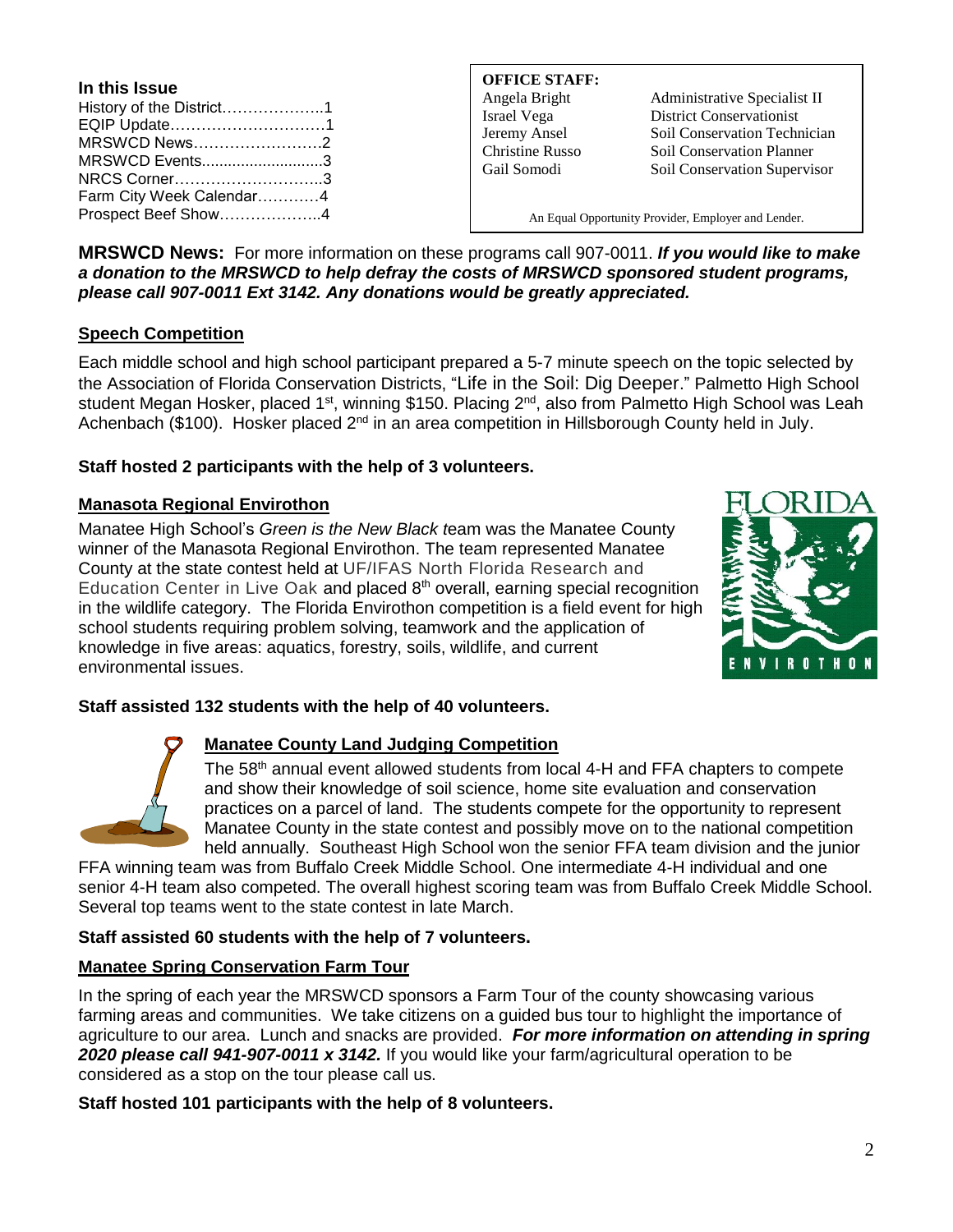| <b>February 6</b>  | <b>2020 Manatee River SWCD Events</b><br><b>Envirothon</b> |
|--------------------|------------------------------------------------------------|
| <b>February 20</b> | <b>MRSWCD Land Judging</b>                                 |
| March 13           | <b>Farm Tour</b>                                           |



#### **United States Department of Agriculture**

#### **Natural Resources Conservation Service Corner**

**Conservation Stewardship Program.** This program is a great way for producers to maintain and improve their existing conservation systems as well as adopt additional conservation activities to address priority resource concerns. CSP addresses resource concerns such as soil, water, air quality, and plant/animal resources. The program will pay participants based on their level of conservation performance in an annual payment for a five year contract period. Eligible applicants must meet the stewardship threshold for at least two priority resource concerns, they must be in control of the land with which they are applying, and agree to meet or exceed the stewardship threshold for at least one priority resource concern by the end of the contract. Cropland, pastureland, and forestland are some examples of qualifying land types. **<https://www.nrcs.usda.gov/wps/portal/nrcs/main/fl/programs/financial/csp/>**

#### **Statistics 2019** (**Oct 2018-Sept 2019)**

| Customers assisted                                            | 3,793 |
|---------------------------------------------------------------|-------|
| Students assisted through educational events/classroom visits | 662   |
| Adult education through farm tours and training               | 210   |

#### **2019 Conservation Applied (Acres) (Oct 1, 2018-Sep 30, 2019)**

Environmental Quality Incentives Program (EQIP) and other programs 2,643

#### **Services Provided**

**Natural Resource Information.** NRCS access to recent and historical aerial photographs, topography maps, and soil maps.

**USDA Soil Survey Distribution.** Soil surveys used for development and crops are available. Soil survey information for many areas may now be found online at **<http://websoilsurvey.nrcs.usda.gov/app/>** Please contact us if you would like assistance.

**Develop Conservation Plans** on land used for agriculture. The plans recommend Best Management Practices for protecting resources.

#### **Available Programs**

Environmental Quality Incentives Program (EQIP), Conservation Stewardship Program (CSP), and others. Call for information 941-907-0011.